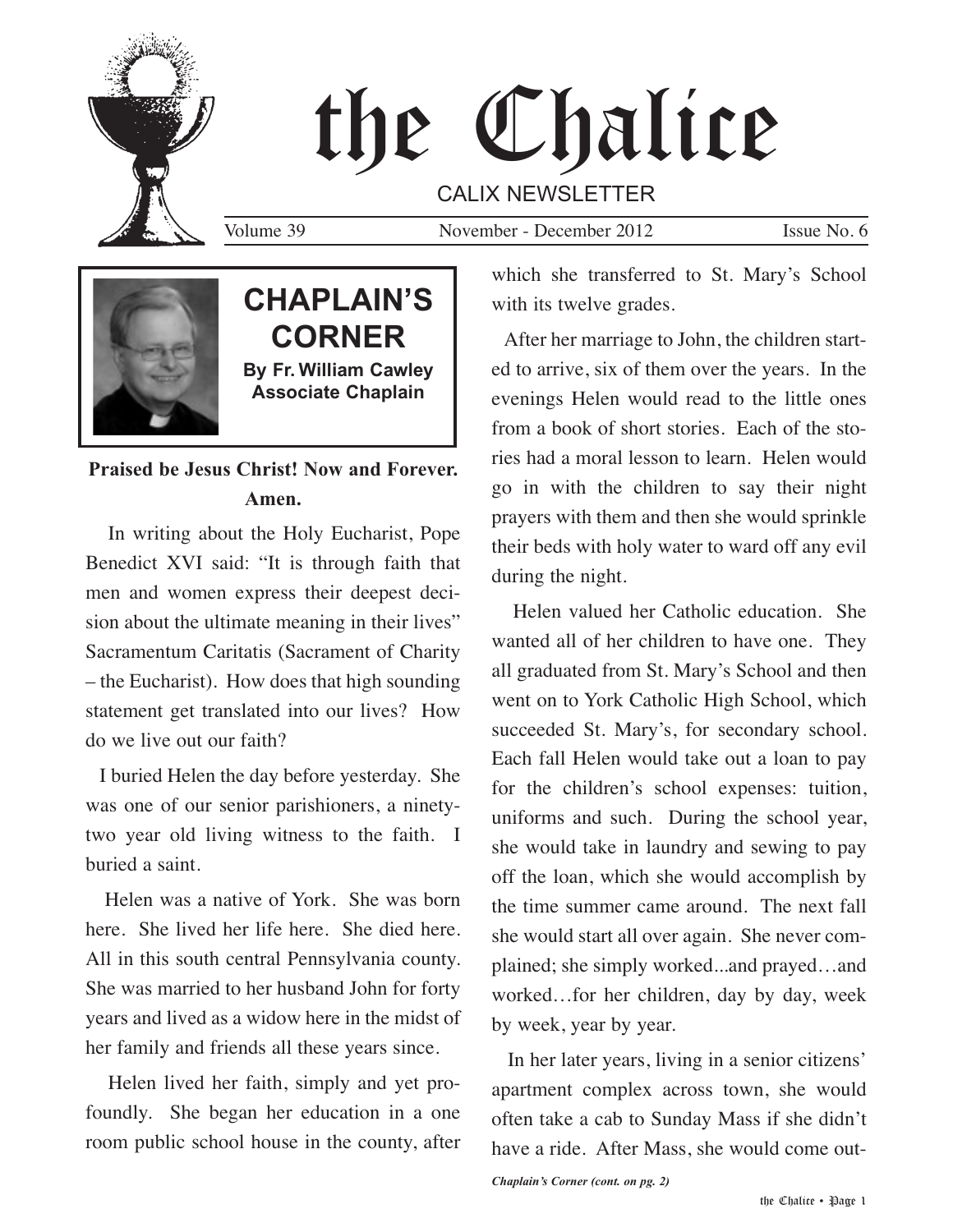### the Chalice *November - December 2012*

side to wait for her way back home and she would stop by to greet me. In her soft, gentle, kindly voice, she would thank me for Mass and slip a five or ten dollar bill into my hand and tell me, "That's for you, Father." As I would thank her, I would be near tears. Such kindness, such devotion, such reverence for a priest. Such faith.

Last Thursday the pastor was overwhelmed with items to be seen to before he left for a week long retreat. The call came in that Helen seemed to be near death at the nursing home and would someone please come out to anoint her. He asked me if I would mind going out. I was delighted to do so.

I entered the quiet of her room. The only sound was the puff and whispered whoosh of the oxygen machine. I spoke to her, but she didn't seem to respond. I began the rite of anointing and, when I placed my hand on her head to call down the Holy Spirit upon her, she opened her eyes and smiled at me. It so startled me that I started the ritual over so that she would hear all of the prayers. She never opened her eyes again nor did she speak, as I completed the Anointing of the Sick and gave her the special blessing for the dying, and then just visited with her. I took my leave and promised her my love and prayers.

At the funeral luncheon her oldest daughter Anna said to me, "When I got out to Mother's later in the afternoon on the day before she died, she kept smiling and she tried to tell me something. When you mentioned to me during the funeral preparations that you had seen her earlier that afternoon and given her the

*Chaplain's Corner, (cont. from pg. 1)* Sacrament of the Anointing, I knew what she was trying to tell me. She was trying to tell me that you had visited her and anointed her. A day or so earlier she had hoped that you would stop by. And you did! And did you know, Father, that Mom always hoped that you would have her funeral because she really liked you? You were her favorite priest."

> Since the pastor was going to be away, he asked me if I would have Helen's funeral, and I had said yes, not knowing when he asked me what her wishes were!

> God is good! He was good to Helen. He is good to me. He is good to you!

> As we begin this Year of Faith in our Church, we are invited to reflect and to study the truths of our faith, to be clearer in our own understandings and to be stronger in our own witnessing of our faith. Knowing the truths is one thing; understanding them is quite another. We need to know more and better than we did from our Catholic school or religious education classes; we are adults and need to encounter our faith on an adult level – and in a sober way. And that's not through the sound bites on news programs or the off handed comments of prominent people who style themselves "Catholic." We have Sacred Scripture, catechisms and teaching statements of our bishops and our Holy Father. As grown ups, we need a "grown up" and accurate understanding of our faith.

> But more important than that, we need to live our faith, as Helen did. We won't get to heaven based on what we know but on how we lived by what we knew. As Father Peter John Cameron, O.P. wrote in Magnificat magazine,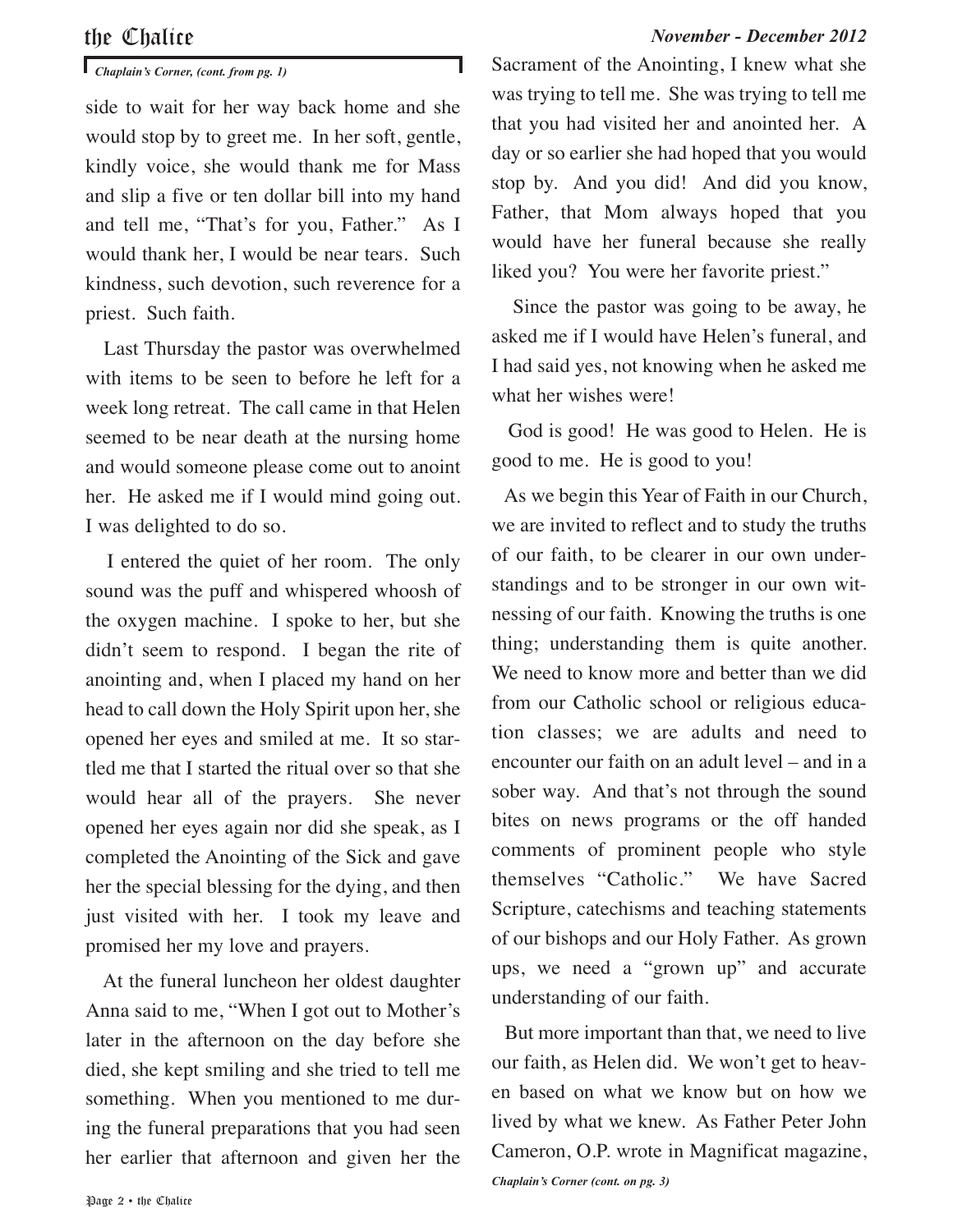## the Chalice *November - December 2012*

# *Chaplain's Corner, (cont. from pg. 2)*

"For faith is acknowledging an exceptional Presence that changes us, fulfills us, that reveals us to ourselves and makes us want to adhere to it with all the strength of our freedom." We believe in an exceptional Presence all right. Beyond the simple notion of a Higher Power, we believe in Jesus, true God and true Man, whose birth we shall celebrate at Christmas, and whose Way we live, one day at a time, as sober, faith-filled Catholics.

May God bless you and may Mary keep you in your Sober Life of Faith!



### **Thoughts on Being Sent**

I may never forget my brother's first Christmas Eve homily, for two reasons. A few days following that Christmas, my mother asked what it would take for her to become Catholic. She had already taken residence in assisted living and remembered hearing that, despite his many illnesses, Pope John Paul II had died peacefully. That attracted her. My brother confirmed her into the Church during a private Mass for our family shortly into the New Year. More memorable, though, was the way he asked us to imagine a meeting called by God.

Assembled were a host of angels and the Son. God described His concern about how the children were straying in the conduct of their lives and His desire to send a representative. He set the stage of the mission by describing how the one selected will be born into poverty and know a difficult life of labor until the time was right. Then, the representative will be ridiculed, scorned, and made to be a public buffoon. Following a particularly hasty trial, they will be subjected to a very painful death. All of these conditions aside, the representative will carry a message of Hope which will attract many to conform their lives to His.

The assembled couldn't make eye contact and the room fell silent until a singular voice was heard, "Send Me". "Send Me Father, and I will carry Your message" was the commitment from the Son.

A few weeks ago, Ken in Philadelphia brought to the Board's attention a passage in AA's General Service Office meeting minutes found on Silkworth.com that shows there were discussions as to whether AA would interact with Calix or not. Bill W. and another Board member were in favor of interactions, and others were against. It also recounts that Bill W. had won the discussion, but how AA would interact remained vague.

Shortly, the Calix Board and the Archive's Committee will begin publishing letters between Calix and Bill Wilson on our website. We may find ways to publish these to a wider audience to enhance the growth of our Society. I mention this since we as individuals may feel reluctant to approach potential members in AA or other 12 Step meetings because we view ourselves as an "Outside Issue". Being that we're mentioned in AA GSO minutes, and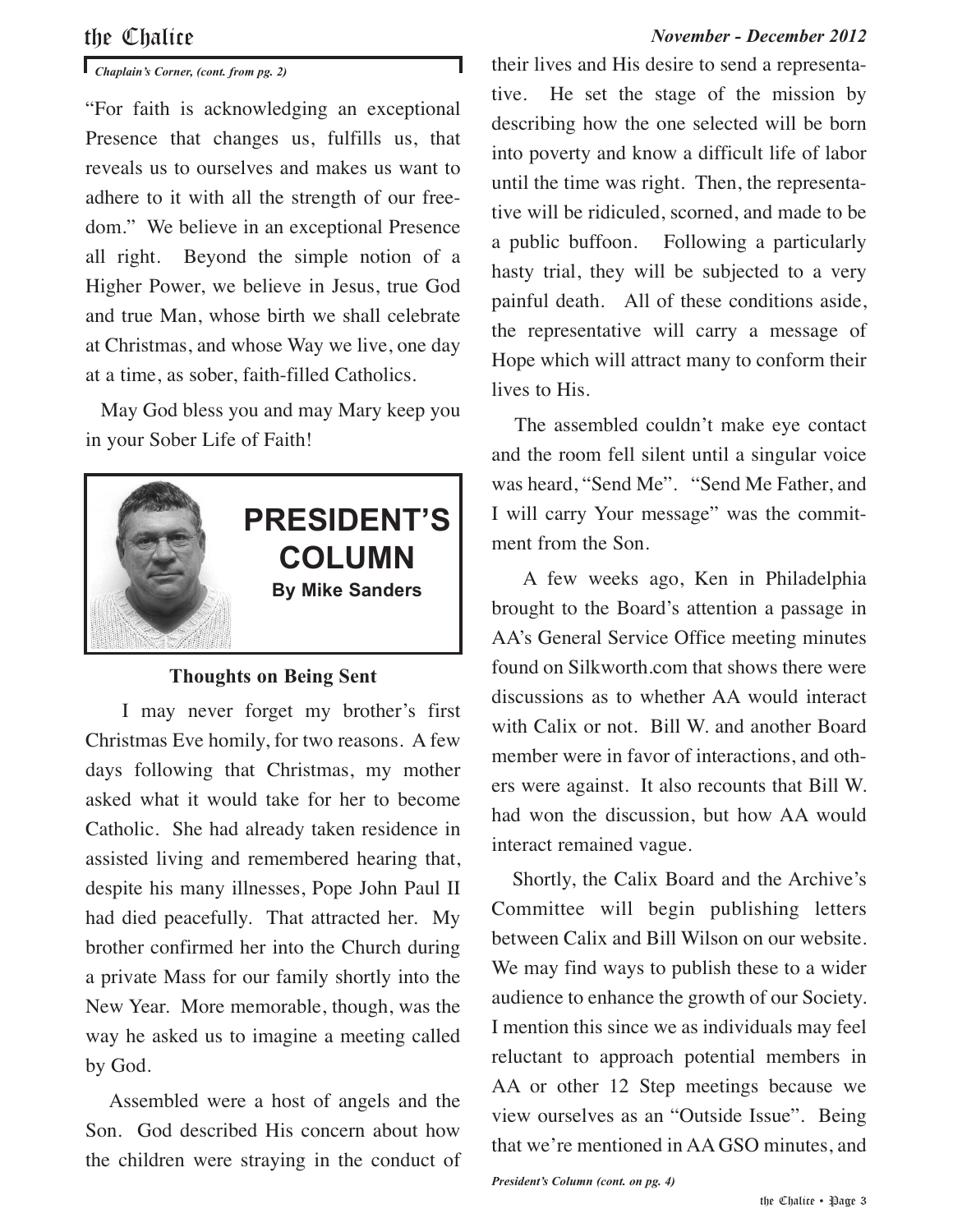### the Chalice *November - December 2012*

*President's Column, (cont. from pg. 3)*

it was Bill's intention to interact with Calix, nothing is farther from the truth!

As groups, what are we doing to attract new members? Do we have business cards available which include the location and time of our meetings? Do we pass these out to potential members? Are we contacting local parishes about our meetings? Do we ask that information be published in parish bulletins? What are we doing 'To Be Sent'?

Beyond a doubt, the most common thing we hear from new members is "I never knew you existed." Let us enter the New Year unlike the angels who couldn't make eye contact – who in your group is willing to step up? Tell me about your successes and I'll include them in an upcoming message -

drmichael.sanders@comcast.net



# **OUT OF THE MOUNTAIN**

**By Fran "Dancing Feather" Greer** *email: frandfg@yahoo.com*

# **Miracles—Everything or Nothing?**

Are there really miracles? Do we believe in miracles? Some of us in recovery believe that we are clean and sober by the grace of a loving Creator. A "grace" is a free gift. It may come to us even though we may be completely undeserving of any kind of gift. Perhaps, the free gift of recovery is a real, living miracle. After all. perception has everything to do with a belief in miracles. How do we perceive human life and all of Creation? Do we see it as a miraculous event? We are actually able to change our perception and learn to see everything around us as a profound miracle. Photosynthesis that turns sunlight into the green leaves and plants that cover the mother earth are divine miracles. Even though science may be able to describe photosynthesis by a series of chemical reactions, this fact does not remove it's credibility as a miracle of the natural world. Many native peoples around the planet have a divine connection with the natural world of supernatural healing and faith. It is the traditional way for many of us.

There is a religious order of Catholic nuns who live in Big Bear, California. They are called the Sisters of the Sacred Heart. A few years ago their founder was diagnosed with a terminal illness and told by her doctors that she would soon die. She asked everyone she knew to pray for her. She wanted her friends and family to pray that she would have either a miraculous healing or a miraculous death. Perhaps, there are many among us that have difficulty perceiving death as "miraculous" in any way at all. Her prayer request was her personal testimony of a very strong faith in the hereafter. She set an example for those who would continue the charity work she had started. She had a very peaceful passing among her peers, who quickly reported that Sister had indeed experienced a miraculous death. So what was the actual miracle in this story? Perhaps, the miracle was the faith she passed on to others, that a loving Creator would never let you die alone without taking your faith wherever you go, even into the Great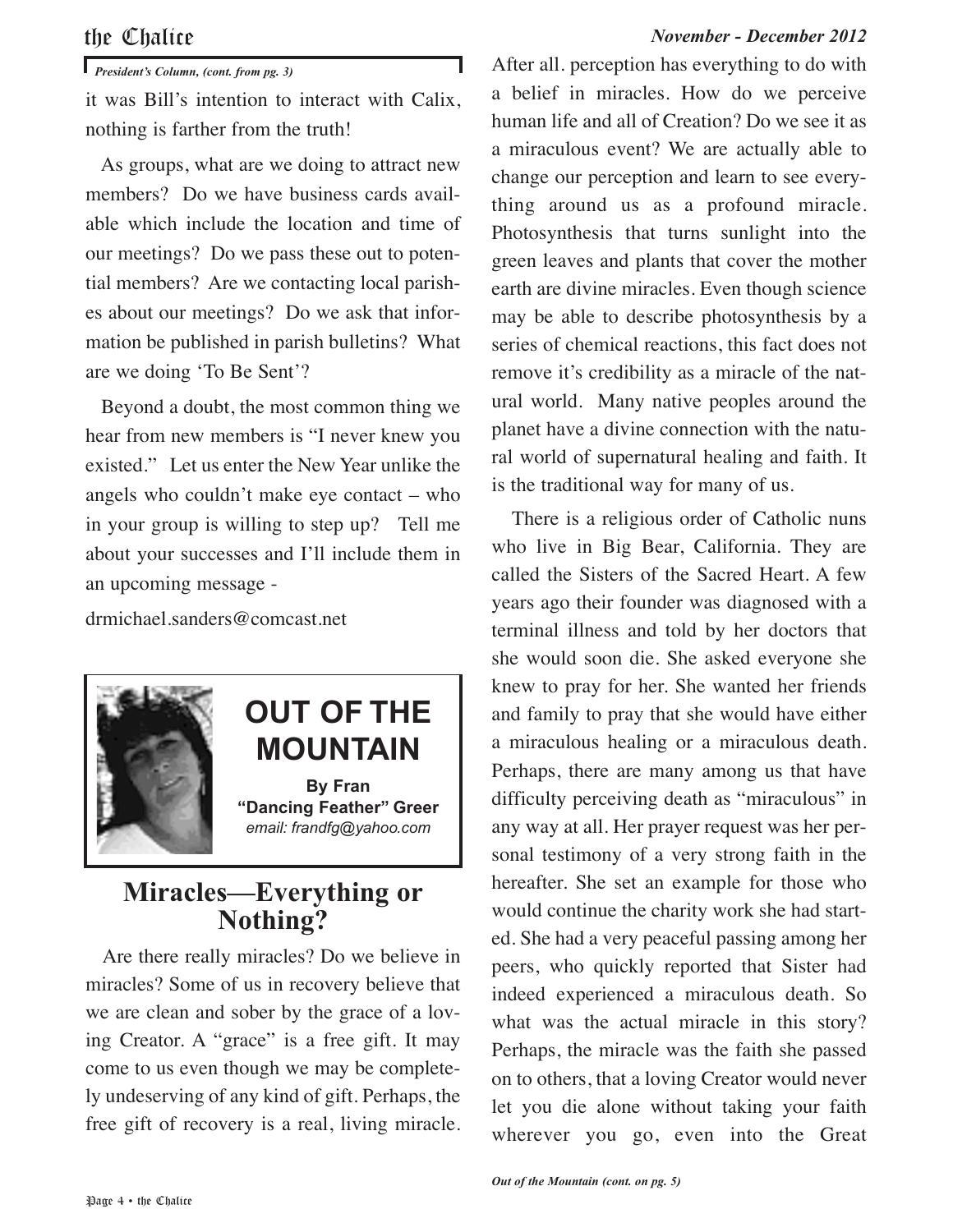*Out of the Mountain, (cont. from pg. 4)*

Faraway! We have seen throughout history that people of every chosen faith on earth, who have a powerful faith in their Creator, are often great heroes among their peers. It is their commitment to their own spiritual lifestyle that makes them strong human beings.

Intention is the beginning of any commitment. Do we insist on happy endings? Do we believe that love is stronger than evil? Both loving intentions and evil intentions are very powerful motivators, each in their own right. If our intention is to harm others, we probably will to some extent. If we choose the darker side of existence and commit to it, we will be able to attract and magnify that same darkness, at least within our own lives. If we choose love we will be able attract and magnify it not only in our own lives, but in the lives of others. Love and spiritual commitment are very strong healers. The twelve steps afford us the opportunity to choose love, commitment, intention and focus that can heal us and change our entire lives and the lives of others who are on the same healing journey.

Focus is a learned activity. It takes practice and help from others, to achieve a strong focus on the healing journey of twelve-step recovery. We already have expressed the intention to recover from our broken past and seemingly hopeless state of body, mind and spirit. Now we are faced with the choice to commit and focus. If we agree to be teachable, honest, open minded and willing every day, we are focused and committed. If we trust our Creator as we understand Him, clean our own internal house and help others recover, we will enter into a world of constant miracles. We will come to expect to find them everywhere. We will be living the divine miracle of our own personal dance within the miraculous sunlight of the Great Spirit.

# **Calix in the 21st Century**

I must apologize for the extended downtime of the website in the September/October timeframe. We were attempting to upgrade a lot of the software that supports the website and ran into multiple issues. In the future we will work more closely with the vendor to insure we don't experience anything like this again.

As Christmas is upon us, please remember to access the Calix website first (www.calixsociety.org) and click on the Amazon banner before shopping at Amazon. Calix will get a percentage of your purchase!

If you use Facebook we can search on "Calix", and you will find two pages, one for the national Calix organization at "Calix Society" and one for the Philadelphia units at "Philly Calix". You can "like" one or both to get the latest updates from Calix. Let me know if your unit has a Facebook page, and we can list in in an upcoming issue of The Chalice!

The membership renewal notices were recently sent out for 2013. You can renew on the website by clicking logging on to the website and clicking on "membership". Another option that is available is to become a "lifetime" member by making a recurring monthly donation of as little as \$5. To use this option log on to the website and click on "donate". You can then choose the monthly amount and then click on "subscribe" to complete the process using PayPal. The amount chosen can be paid with your credit card or checking account.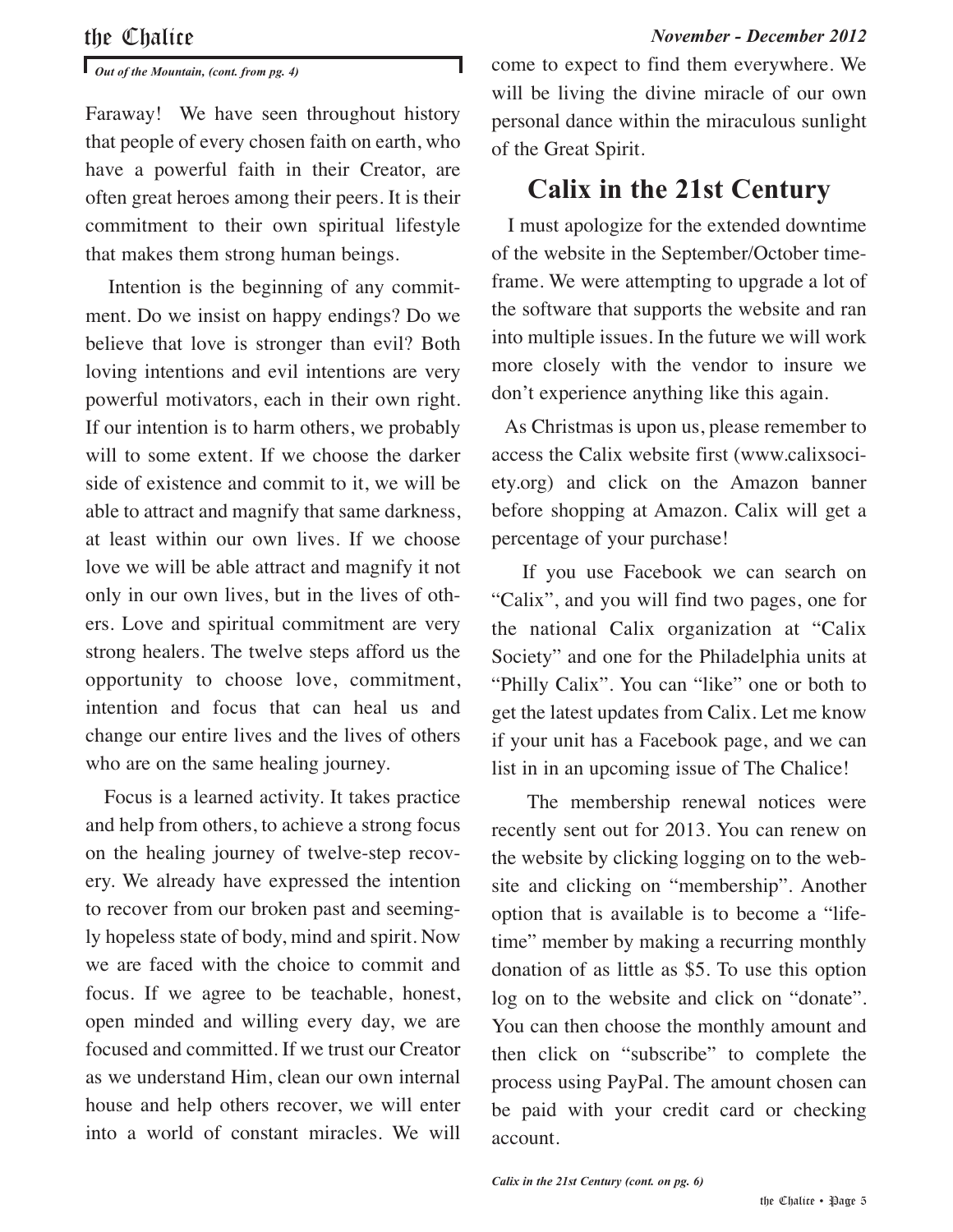*Calix in the 21st Century, (cont. from pg. 5)*

Speaking of "donate", if you are in the position to make "year-end" charitable contributions for tax purposes, please consider making a donation to The Calix Society. You can donate as little or as much as you want by going to the donate page of the website and clicking on the "Donate" button.

Thanks for your ongoing support of the society!

Help with any part of the website is available by emailing help@philly-calix.com.

# **God's Goodness** by Mary Costello

There are a lot of not-very-nice things about growing older. In my case, growing older has meant not being able to drive, a clumsy (often dangerous) walk, fatigue and pain. I have spoken with many people who complain of loneliness, being cut off from friends and family and a lousy diet. Sometimes the lousy diet is dictated by a tummy not eager to accept certain (favorite?) foods or the inability to cook the things we've always loved.

But the downside is often balanced out by people's goodness, little messages of God's love showered down on all of us. I've had people (even little children, usually boys reminded by a parent) who were fifteen feet in front of me wait so they can hold the door for the little old lady with the cane. Friends wait to cross a street to offer an elbow to assist with the curb.

Folks in my "condo-munity" bring my garbage can and recycle bin to the garage on the days I forget to return them to their proper home. Nobody ever yells at me when I forget. My family continues to provide for my every need. Just call me "Queen Mary." There's a line in an old poem that reads, "When she frowned, all smiles ceased together." That's my life.

Another plus is the fact that no one ever asks for my help. Friends who move have to find someone with feet in working order. Family members hanging wallpaper better call in a professional. Lucky for them (professionals and family members alike).

When someone invites me for lunch, I don't feel guilty for not offering to help with the dishes. They know I'd probably trip over the dog dish in the kitchen and break all their good china.

I can sit all morning and watch the birds in my backyard and not feel guilty. There's a song in "Mary Poppins" that invites us, "Feed the birds, tuppence a day." That's obviously pre-inflation prices. It's quite a bit more expensive in 21st C America. However, guiltfree bird watching is cheap at any price.

Speaking of birds and bird watching, I hope all of you are doing some morning reading /meditation while you're watching the little wrens fly in for breakfast. It makes all the difference in the world in how we face the day. Here's a morning prayer to remind us of being grounded in God's love. It's from "A Little Book of Celtic Prayer" edited by Anthony Duncan and it was written in the 10th C. The author is unknown (I have shortened it a bit):

I wish, O Son of the Living God, ancient King, for a secret hut in the wilderness that it may be my dwelling.

A very blue shallow well to be beside it, a clear pool for washing away sins through the grace of the Holy Ghost.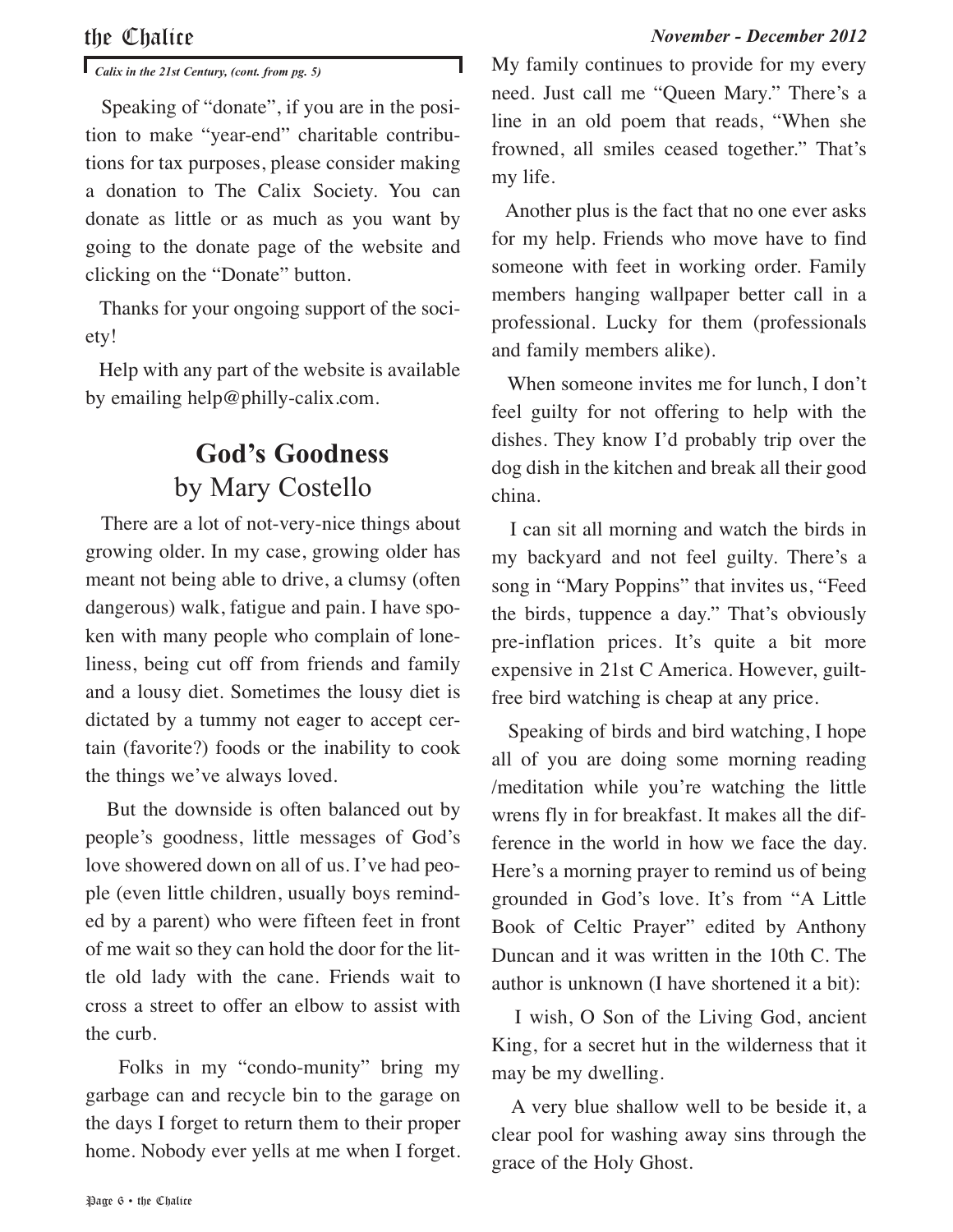A beautiful wood close by around it on every side, for the nurture of many voiced birds to shelter and hide in.

Facing south for warmth, a little stream across its enclosure, a choice ground with abundant bounties which would be good for every plant.

A lovely church decked with linen, a dwelling for God of Heaven, then bright candles over the holy white Scriptures.

This is the housekeeping I would undertake: I would choose without concealing fresh leeks, hens, speckled salmon, bees.

My fill of clothing and of food from the King of good fame, and for me to be sitting for a while praying to God in every place.

I'd only add some good books and a good CD player for my music. I'd be content for ever. How about you?

# In Memoriam

*Please let us know when we have lost a Calix friend!*

*Beatris Jacques - Omaha NE Unit Dec. 21, 1920 – Oct. 20, 2012*

*"May her soul rest in peace...."*

I am enclosing a contribution of \$25.00 because I wish to support the society in its apostolate to recovering alcoholics. Please send me a membership card and place my name on "The Chalice" mailing list.

Name

Street \_\_\_\_\_\_\_\_\_\_\_\_\_\_\_\_\_\_\_\_\_\_\_\_\_\_\_\_\_\_\_\_\_\_\_\_\_\_\_\_ City/State/ZIP \_\_\_\_\_\_\_\_\_\_\_\_\_\_\_\_\_\_\_\_\_\_\_\_\_\_\_\_\_\_\_\_

Apt/Unit \_\_\_\_\_\_\_\_\_\_\_\_\_\_\_\_\_\_\_\_\_\_\_\_\_\_\_\_\_\_\_\_\_\_\_\_\_ Calix Unit(s) I attend \_\_\_\_\_\_\_\_\_\_\_\_\_\_\_\_\_\_\_\_\_\_\_\_\_\_\_ \_

 $\text{Telephone} \left( \begin{array}{ccc} 0 & 1 \\ -0 & 1 \end{array} \right)$ 

Email

"The Holy Father renews his Apostolic Blessing to all who collaborate in this important apostolate at the service of Christ's brethren." (Letter from: Cardinal Villot, June, 1977)

# **CALIX LITERATURE**

| <b>No Turning Back</b>                                                                                                |                       |
|-----------------------------------------------------------------------------------------------------------------------|-----------------------|
| by Fr. Donald Calloway, MIC \$17.00 Ppd.                                                                              |                       |
| Drop the Rock (New!)<br>Removing Character Defects<br>By Bill, Todd and Sara                                          | \$10.00 Ppd.          |
| <b>Calix and the Twelve Steps</b><br>by Fr. Arnold Luger, 63 pages                                                    | \$9.00 Ppd.           |
| The Light of Faith<br>by Fr. Francis Canavan, SJ                                                                      | \$9.00 Ppd.           |
| By the Grace of God<br>by Fr. Francis Canavan, SJ                                                                     | \$11.00 Ppd.          |
| <b>Parables and Ponderings</b><br>by A. Fenker, SPCC, D.Min                                                           | \$9.00 Ppd.           |
| Recovery Meditation on the Stations of the                                                                            |                       |
| Cross (Back in Print!)<br>by Msgr. Harrington                                                                         | \$5.00 Ppd.           |
| The Soul of Sponsorship<br>From letters between Bill W. & Fr. Dowling<br>by Robert Fitzgerald, S.J.<br>\$13.00 Ppd.   |                       |
| <b>Sister Ignatia Angel of Alcoholics</b><br><b>Anonymous</b>                                                         |                       |
| by Mary Darrah                                                                                                        | \$17.00 Ppd.          |
| A 12 Step Approach to the Spiritual<br><b>Exercises of St. Ignatius</b><br>52 meditations, & their relation to the 12 |                       |
| Steps.<br>by James Harbaugh, SJ                                                                                       | \$18.00 Ppd.          |
| One Day at a Time in Al-Anon \$18.00 Ppd.                                                                             |                       |
| <b>Addict in the Family</b><br>by Beverly Conyers                                                                     | \$15.00 Ppd.          |
| <b>My Name is Bill</b><br>by Susan Cheever                                                                            | \$10.00 Ppd.          |
| <b>Heaven's Homecoming</b><br>by Fr. Douglas Mckay<br>(Grays Ferry Chaplain)                                          | \$12.00 Ppd.          |
| 12 Step Review (set)<br>By Fr. Emmerich Vogt                                                                          | \$15.00 Ppd.          |
| Let the Oppressed Go Free<br>by Cardinal Justin Rigali                                                                | \$6.00 Ppd.           |
| Lost in the Crowd (New!)<br>by Kathleen Haberland                                                                     | \$13.50 Ppd.          |
| <b>Recovery Rosary Booklet</b><br>by Kate H. (New!)                                                                   | \$5.00 Ppd.           |
| The 12 Steps and Catholic Spirituality                                                                                |                       |
|                                                                                                                       |                       |
| by Fr. Leo Dolan                                                                                                      | \$1.00 ea.            |
| Matt Talbot Prayer Card - B & W                                                                                       | .20 ea.               |
| Matt Talbot Medal                                                                                                     | .70 ea.               |
| <b>Intro to Calix Packet</b>                                                                                          | \$1.50 ea.            |
| Calix Induction Ceremony<br>Calix Pin (for members only)                                                              | .30 ea.<br>\$5.00 ea. |